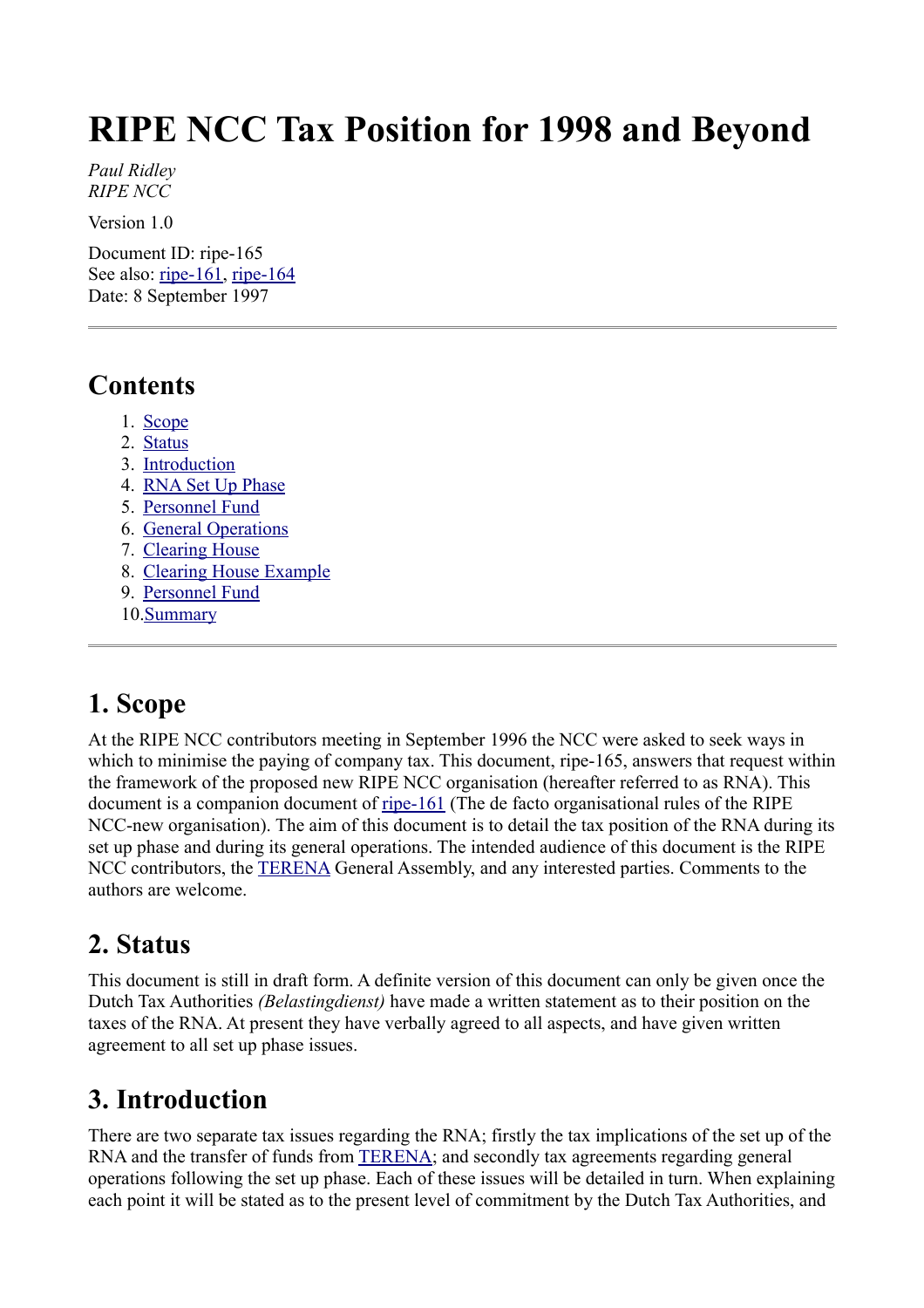<span id="page-1-2"></span>where applicable the expected decision by them.

### **4. RNA Set Up Phase**

During the set up phase of the RNA i.e. the period up to 1 January 1998, funds will have to be transferred from [TERENA](http://www.terena.nl/) to the RNA. These funds take the form of:

- fixed assets: computers, furniture, and building infrastructure
- current assets: cash, debtors
- goodwill
- pre-payments / accrued income

These funds can be liable to two various forms of tax: company tax, and succession tax. Company tax is levied at 35% and succession tax is levied up to a maximum rate of 65%.

The Dutch tax authorities have agreed that the value of the funds to be transferred will be that stated in the "RIPE NCC Project" balance sheet, which is part of the audited [TERENA](http://www.terena.nl/) annual accounts, as at 31 December 1997. With regard to the goodwill asset, the tax authorities have agreed that this will have nil value. They have also agreed that the transfer of funds will not be liable to any company tax or succession tax. Therefore the initial transfer of funds will be free of any form of tax. All these agreements with the tax authorities are formal written statements.

#### <span id="page-1-1"></span>**5. Personnel Fund**

It is proposed that in addition to the RNA another organisation is started. This organisation would be a foundation called the 'RNA Personnel Fund'. A personnel fund is of benefit to the RNA since it gives the employees a sense of security should the RNA run into difficult times. This security will make it more likely that employees will stay on working in the difficult times instead of immediately leaving and finding alternative employment. If a mass exodus of employees would occur during difficult times then the RNA would not be able to function, thus endangering the stability of the European Internet. Therefore it is felt that this fund gives the RNA far more stability and thus gives all contributors a more guaranteed level of service. It is proposed to start this foundation whilst future RNA employees are still employed by [TERENA.](http://www.terena.nl/) This fund would build up reserves with the aim of being able to give RNA employees some compensation should the RNA cease operations for whatever reason. The reason to put this fund in a separate foundation is so that in the event of bankruptcy the staff would still receive this benefit since it is not an asset of the RNA. The RNA would administer the foundation but the funds in it could only be used for the designated purpose of paying the staff should RNA operations cease. Any RNA employee who leaves the organisation in the normal course of her/his career has no right to any funds in the 'RNA Personnel Fund'. The tax authorities have given written approval that any transfer of funds [TERENA](http://www.terena.nl/) may do to the 'RNA Personnel Fund' would be free from both company and succession taxes.

### <span id="page-1-0"></span>**6. General Operations**

During operations of RNA, the objective is to minimise company tax payments by avoiding any surplus which is liable for company tax. Another essential objective is for the RNA to ensure that at all times a prudent amount of working capital is available.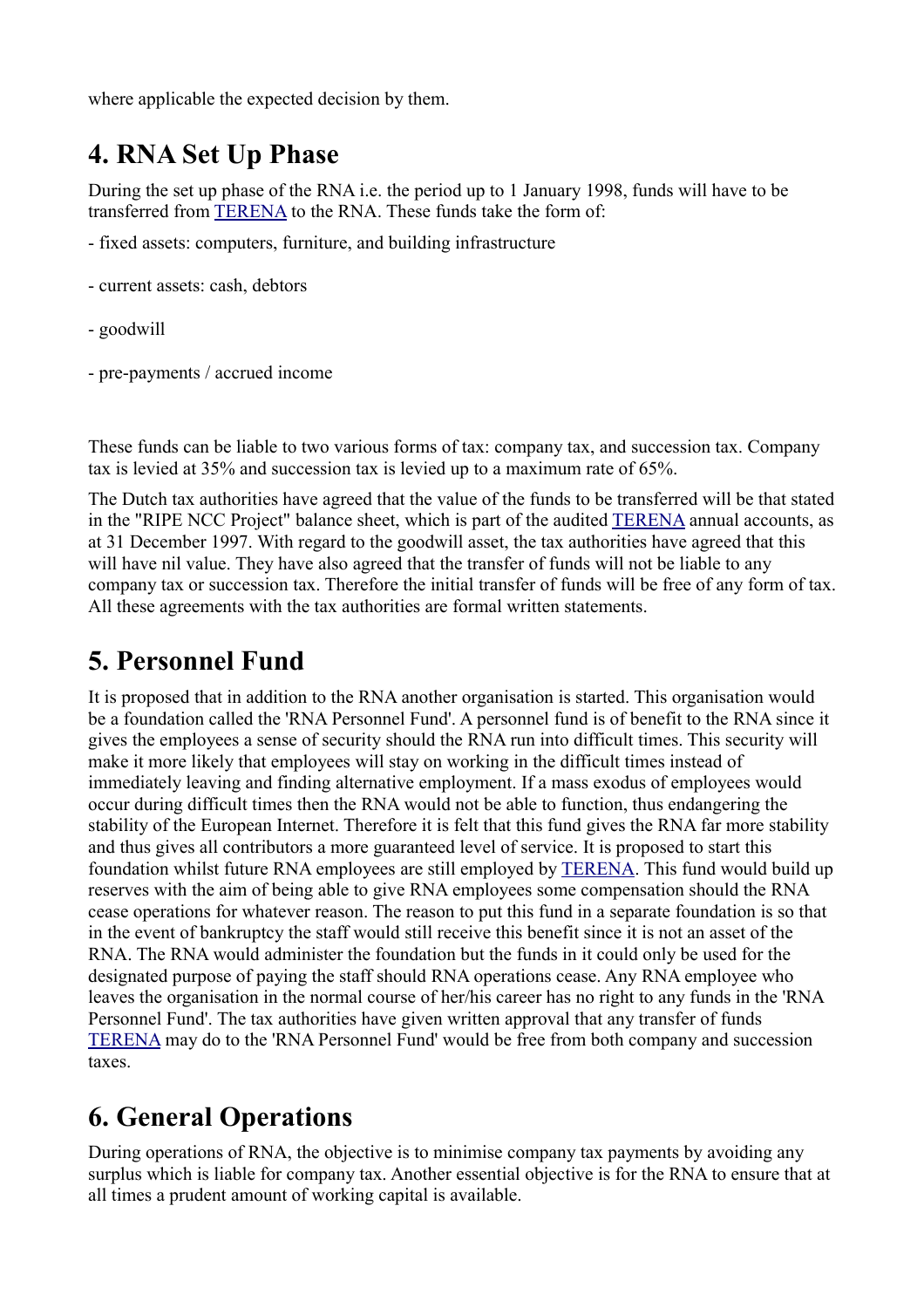The RNA aims to be a not-for-profit organisation and therefore does not aim to build up surpluses or be liable for company tax. However in order to be financially prudent the RNA should, when budgeting, not overestimate income or underestimate costs. This prudent financial management coupled with the need to keep working capital and personnel fund reserves at desired levels will normally lead to an excess of income over expenditure at the year end. This surplus will be used for the purposes of building up the personnel fund reserves (detailed later) and keeping working capital at desired levels.

### <span id="page-2-1"></span>**7. Clearing House**

To avoid having to pay company tax on any surplus destined for working capital, the RNA will operate a clearing house system. The clearing house system works by setting up current accounts for every RNA contributor and reducing any profit or loss to nil by means of either crediting or debiting these accounts.

The RNA itself administers these current accounts. This system has been verbally agreed to by the tax authorities but as yet no written confirmation of that agreement has been received.

### **8. Clearing House Example**

The system is best illustrated by an example. In this example there are initially 10 contributors, five "A" contributors who pay ECU 10,000 per year, and five "B" contributors who pay ECU 5,000 per year. It is assumed that contributions for years 1, 2 and 3 stay fixed at these rates. It will also be assumed that any surplus referred to in the example will be surplus left after any funds have been transferred to the personnel fund.

#### **Year 1**

<span id="page-2-0"></span>The total income for the year 1 is ECU 75,000. Assume the expenditure for the same year is ECU 60,000, giving a surplus of ECU 15,000. In order to bring the surplus level to nil the ECU 15,000 surplus is distributed to the contributor current accounts. The distribution is based on the individual amount of contribution paid. At the end of year 1 "A" contributors have been credited ECU 2,000 each and "B" contributors ECU 1,000 each. Therefore the current accounts have the following balances:

| "Year 1 'A' contributors"<br>"Year 1 'B' contributors" | ECU 2,000<br>ECU 1,000 |
|--------------------------------------------------------|------------------------|
| Cumulative total of current account balances           | ECU 15,000             |

#### **Year 2**

In year 2 the contributions stay fixed but Year 1 contributors get a refund on their contribution. The level of the refund given is determined by the amount of working capital needed. Suppose the working capital, i.e. the cumulative total of current account balances needed at the end of Year 1 is ECU 7,500, thus a total refund of ECU 7,500 could be given. This refund difference is made up from money in the current accounts. "Year 1 'A' contributors get a refund of ECU 1,000 and "Year 2 'A' contributors" get a refund of ECU 500. This results in the following current account balances.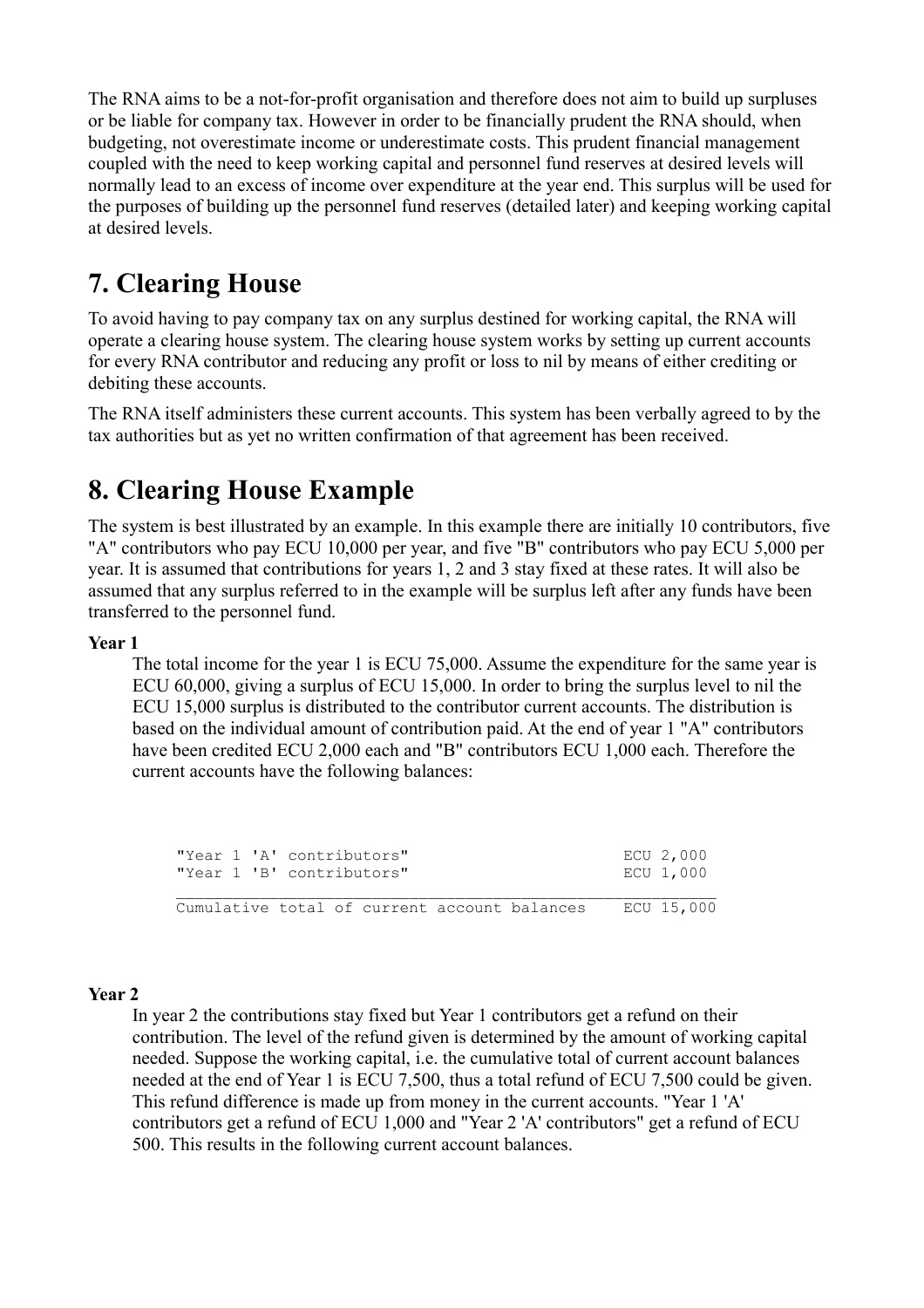| "Year 1 'A' contributors"                              | ECU 1,000 |
|--------------------------------------------------------|-----------|
| "Year 1 'B' contributors"                              | ECU 500   |
|                                                        |           |
| Cumulative total of current account balances ECU 7,500 |           |

At the beginning of year 2, one new "A" contributor and one new "B" contributor join. All "A" contributors pay contributions of ECU 10,000 and "B" contributors ECU 5,000. Therefore the total income for year 2 is thus ECU 90,000. (Note: In practice any refund given will be deducted from the contribution bill paid) Assume that expenditure for the same year is ECU 72,500, giving a surplus of ECU 18,000. In order to bring the surplus level to nil the ECU 18,000 surplus is distributed to the contributor current accounts. The distribution is based on the individual amount of contribution levied in year 2. At the end of year 2 "A" contributors have been credited ECU 2,000 each and "B" contributors ECU 1,000 each. Taking into account the balances at the beginning of year 2, the current accounts have the following balances at the end of year 2:

|  | "Year 1 'A' contributors"        | ECU 3,000  |
|--|----------------------------------|------------|
|  | "Year 1 'B' contributors"        | ECU 1,500  |
|  | "Year 2 'A' contributors"        | ECU 2,000  |
|  | "Year 2 'B' contributors"        | ECU 1,000  |
|  | Cumulative current account total | ECU 25,500 |

#### **Year 3**

In year 3 the contributions stay fixed, but Year 1 and 2 contributors get a refund on their contribution. Suppose the level of working capital needed at the end of Year 2 is set at ECU 16,500, thus a total refund of ECU 9,000 can be given. The level of working capital needed is higher than the year before since Year 3 looks as though it might be an unstable year. This refund difference is made up from money in the current accounts. "Year 1 and 2 "A" contributors" get a refund of ECU 1,000 and "Year 1 and 2 "B" contributors" get a refund of ECU 500. This results in the following current account balances:

|  | "Year 1 'A' contributors"        | ECU 2,000  |
|--|----------------------------------|------------|
|  | "Year 1 'B' contributors"        | ECU 1,000  |
|  | "Year 2 'A' contributors"        | ECU 1,000  |
|  | "Year 2 'B' contributors"        | ECU 500    |
|  | Cumulative current account total | ECU 16,500 |

At the beginning of year 3, two new "A" contributors and two new "B" contributors join. All "A" contributors pay contributions of ECU 10,000 and "B" contributors ECU 5,000. Therefore the total income for the year 2 is ECU 120,000. Assume the expenditure for the same year is ECU 132,000, resulting in a loss of ECU 12,500. In order to bring the loss level to nil the ECU 12,500 loss is recovered from the contributor current accounts. The recovery is based on the individual amount of contribution paid in year 3. At the end of year 3 "A" contributors have been debited ECU 1,000 each and "B" contributors ECU 500 each. Taking into account the balances at the beginning of year 3, the current accounts have the following balances at the end of year 3: